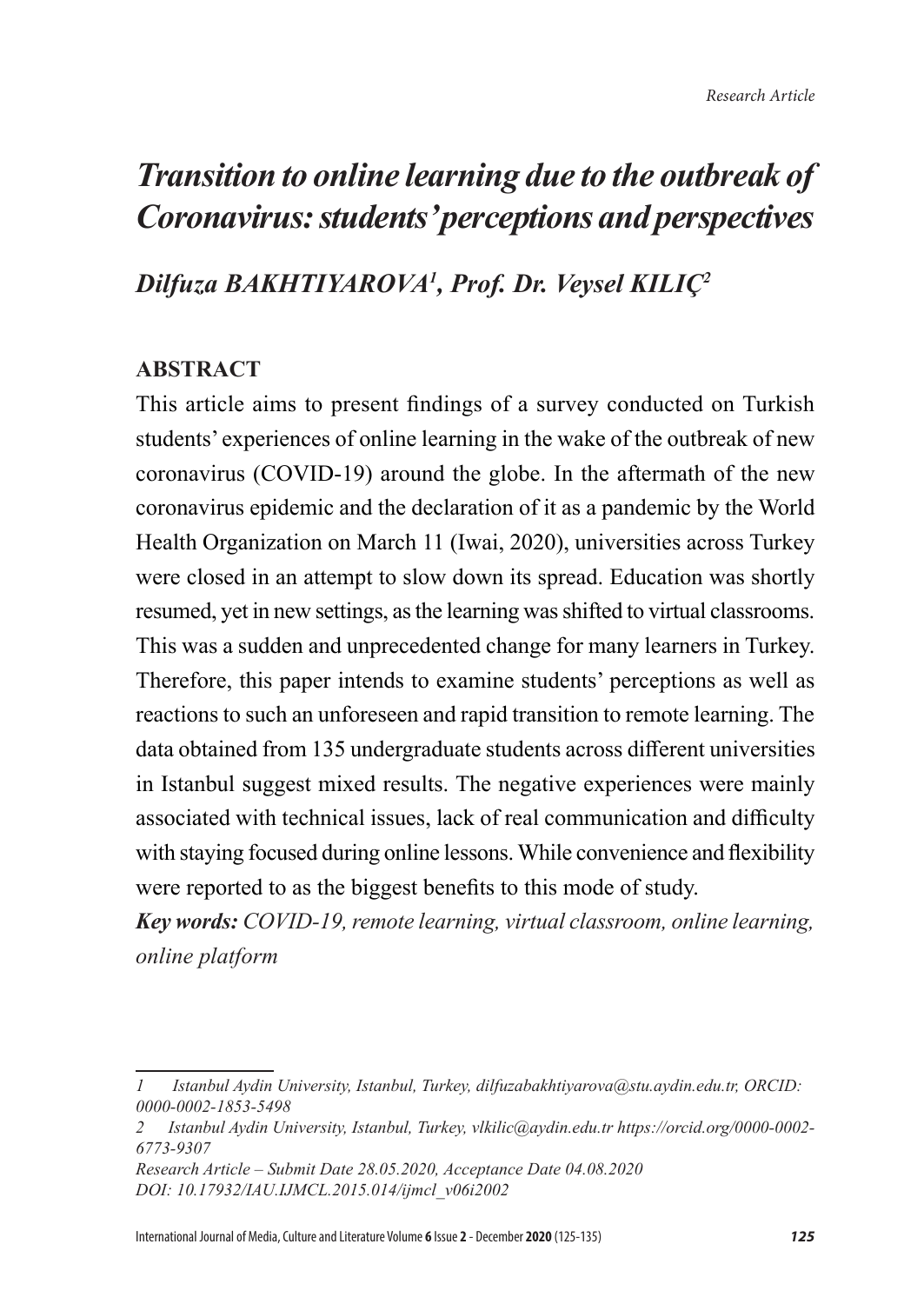## **Coronavirüs'ün Ortaya Çıkması Nedeniyle Çevrimiçi Öğrenmeye Geçiş: Öğrencilerin Algıları Ve Bakış Açıları**

## **ÖZ**

Bu makale, Türk öğrencilerin dünya çapında yeni koronavirüsün (COVID-19) ortaya çıkması sonucunda internet üzeri (online) öğrenme deneyimleri üzerine yapılan bir araştırmanın bulgularını sunmayı amaçlamaktadır. Yeni koronavirüs salgınının yayılmasından ve bunun 11 Mart'ta Dünya Sağlık Örgütü tarafından pandemi olarak ilan edilmesinden sonra (Iwai, 2020), Türkiye genelindeki üniversiteler yayılmasını yavaşlatmak amacıyla kapatıldı. Eğitim yeni ortama geçilerek, sanal sınıflara taşınarak kısa süre içerisinde devam etti. Bu, Türkiye'deki birçok öğrenci için ani ve benzeri görülmemiş bir değişiklikti. Bu nedenle, bu makale öğrencilerin bu öngörülemeyen hızlı bir geçişe karşı olan tepkilerini ve algılarını incelemeyi amaçlamaktadır. İstanbul'daki farklı üniversitelerdeki 135 lisans öğrencisinden elde edilen veriler karışık sonuçlar vermektedir. Olumsuz yönler temel olarak teknik konular, gerçek iletişim eksikliği ve çevrimiçi derslerde odaklanmada zorluk yaşamak ile ilgiliydi. Buna karşın zaman uyumu ve esnekliğin bu çalışma biçiminin en büyük faydaları olduğu bildirilmiştir.

*Anahtar kelimeler: COVID-19, uzaktan öğrenme, sanal sınıf, çevrimiçi öğrenme, çevrimiçi platform*

## **INTRODUCTION**

The outbreak of the novel coronavirus (COVID-19) was first registered in Wuhan, Hubei Province, China in December 2019 (McLeod, 2020). However, it didn't take too long for other countries to get affected as the virus proved to be fast spreading, and in just a few months the infection spread around the globe and became a pandemic.

Typical coronavirus patient develops symptoms very similar to flu which include fever and dry cough. Although these symptoms are quite common,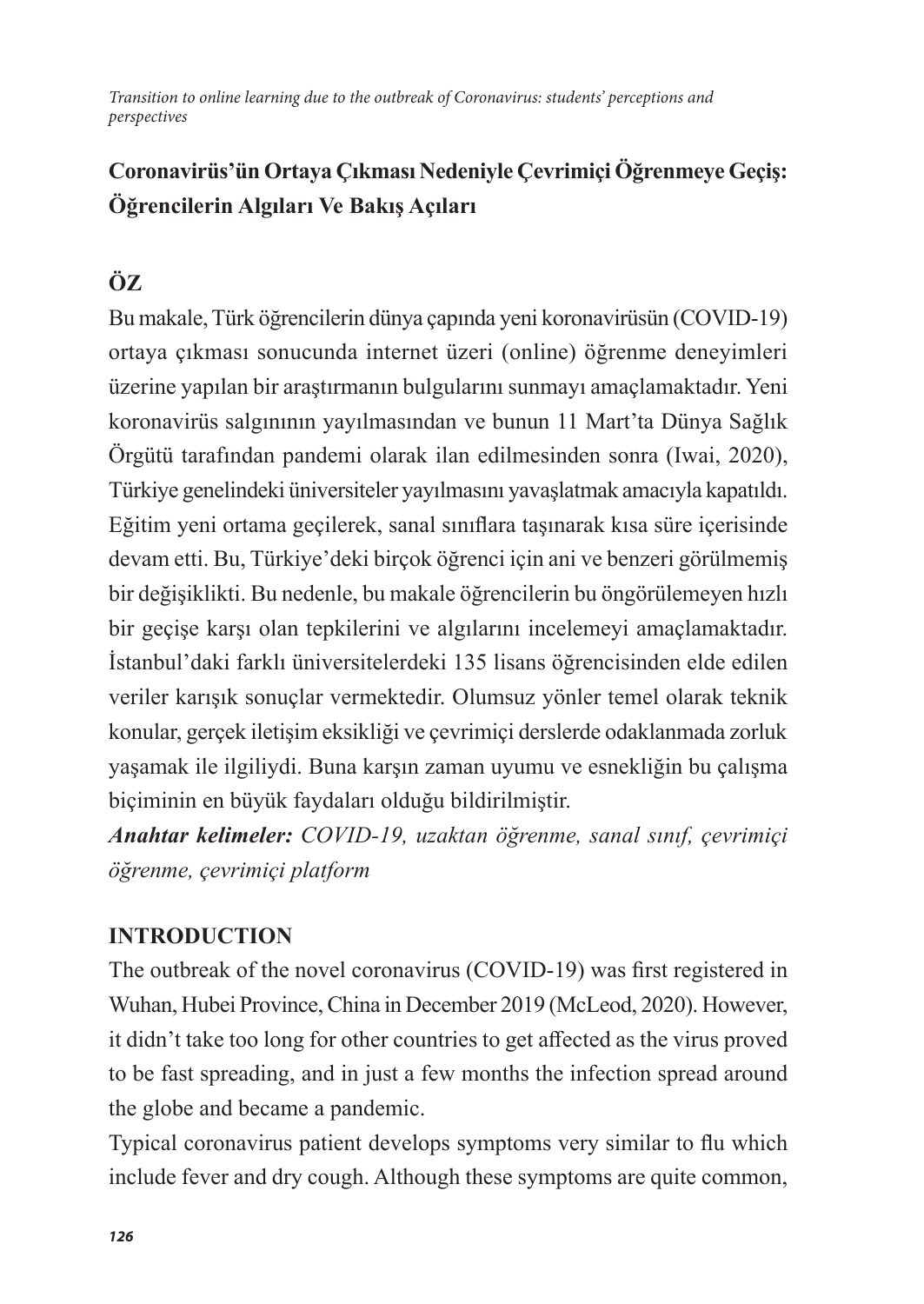they may not manifest themselves at all and the incubation period may last up to 14 days (Mahbubani, 2020). According to the research by Center for Disease Control and Prevention (CDC) an infected person may transmit the virus during this time and may spread it to on average 2.2 others. To limit this spread many states have declared national lockdowns and severely restricted travelling. This has produced a profound effect on people worldwide and it won't be an exaggeration to say that every single being on Earth has been affected to a certain extent. Industries such as tourism, airline, finance and entrepreneurship, etc. have suffered the most resulting in billions of profits lost.

#### *Brief Chronology of the Events in Turkey*

Turkey's Health Minister Fahrettin Koca officially announced the first case of coronavirus on March 11, 2020 (Turkish Health Ministry). Following this disclosure, the Minister of National Education in Turkey- Ziya Selcuk announced that all schools would undergo a thorough disinfection. It then (on March 16, 2002) was decided that all schools (primary, secondary and high) would be closed for a week and that all universities would be closed for 3 weeks. Starting on 23 March 2020 it was officially announced that further education in all schools and universities would need to be carried online (from home).

#### **THE PURPOSE**

It's been 8 weeks now since education across all levels in Turkey has been being delivered remotely. While it is not a very long-time span, I think some meaningful conclusions based on students' experiences with remote learning can be drawn. From these conclusions, possible recommendations could also be made.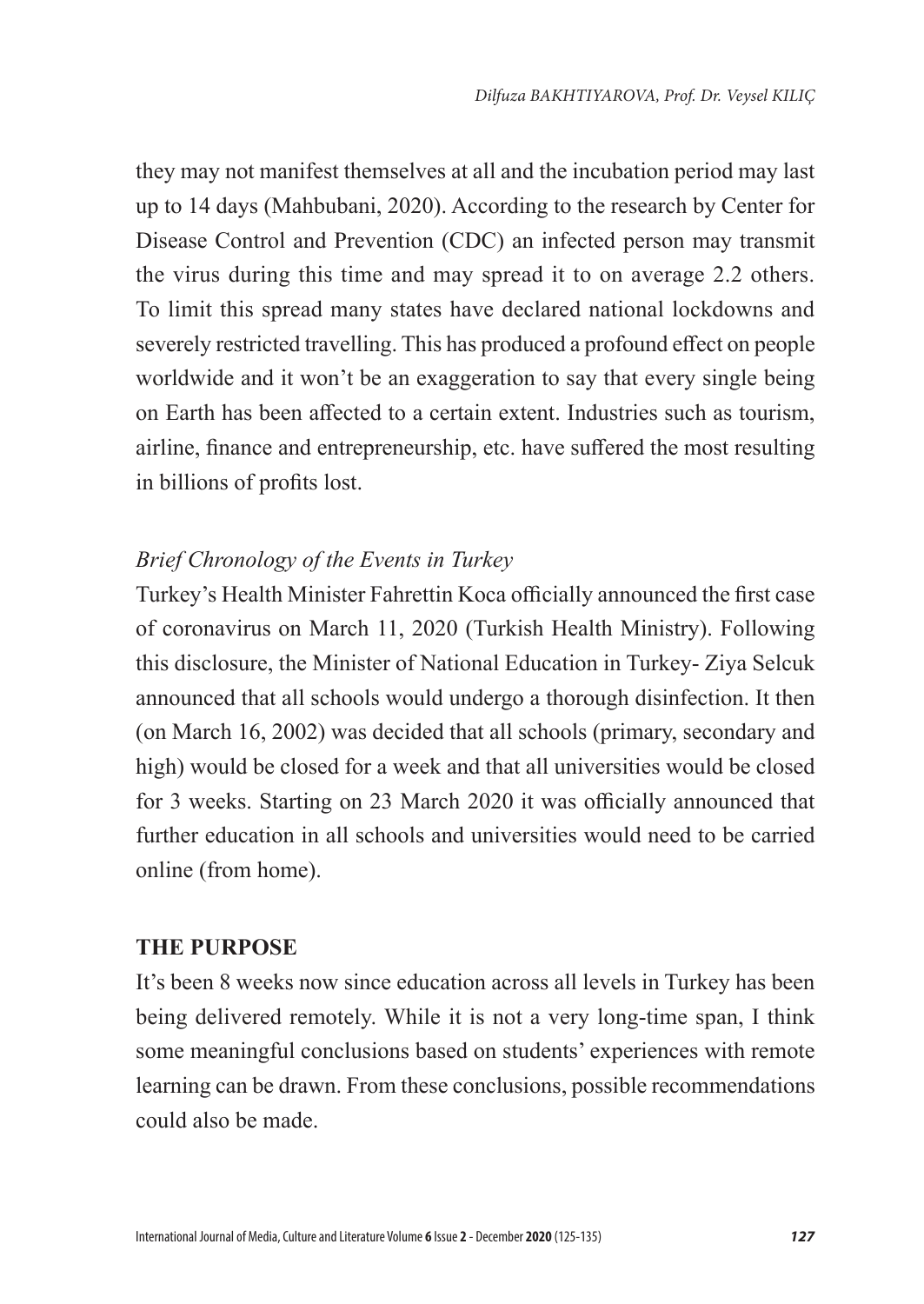## **PARTICIPANTS and CONTEXT**

This study comprised 135 students from different universities around Istanbul at an undergraduate level. An electronic survey (via Google Forms) was sent to all students asking about their experiences with online learning. Below are the survey questions that were sent to students.

### *Survey Questions*

A Google Form survey in English was sent (emailed) to all students to collect their responses.

Below are the questions that the survey asked. All of the questions can be divided into 4 categories namely: Technology, Learning Online and Instructors.

Technology:

Which online platform is being used for your lessons? (Zoom, Google Meets, BB Collaborate, Other).

How often do you have technical problems? (Never, Sometimes, Often, Always).

Do you prefer your camera on or off during lessons? (On, Off).

Learning Online:

How do you prefer your classes to be? (Fully Online, Face-to-Face, Mixed: online with face-to-face)

Do you think online lessons are as effective as classroom lessons? (No, not at all/ Sometimes/ Most of the time/ Yes, online lessons are as effective as classroom lessons/ Yes, online lessons are more effective than classroom lessons).

Do you find it difficult to focus when learning online? (Always, Sometimes, Often, Never)

Are the online learning materials easy to use? (Yes, very easy, Yes, somewhat easy, No, not easy at all.)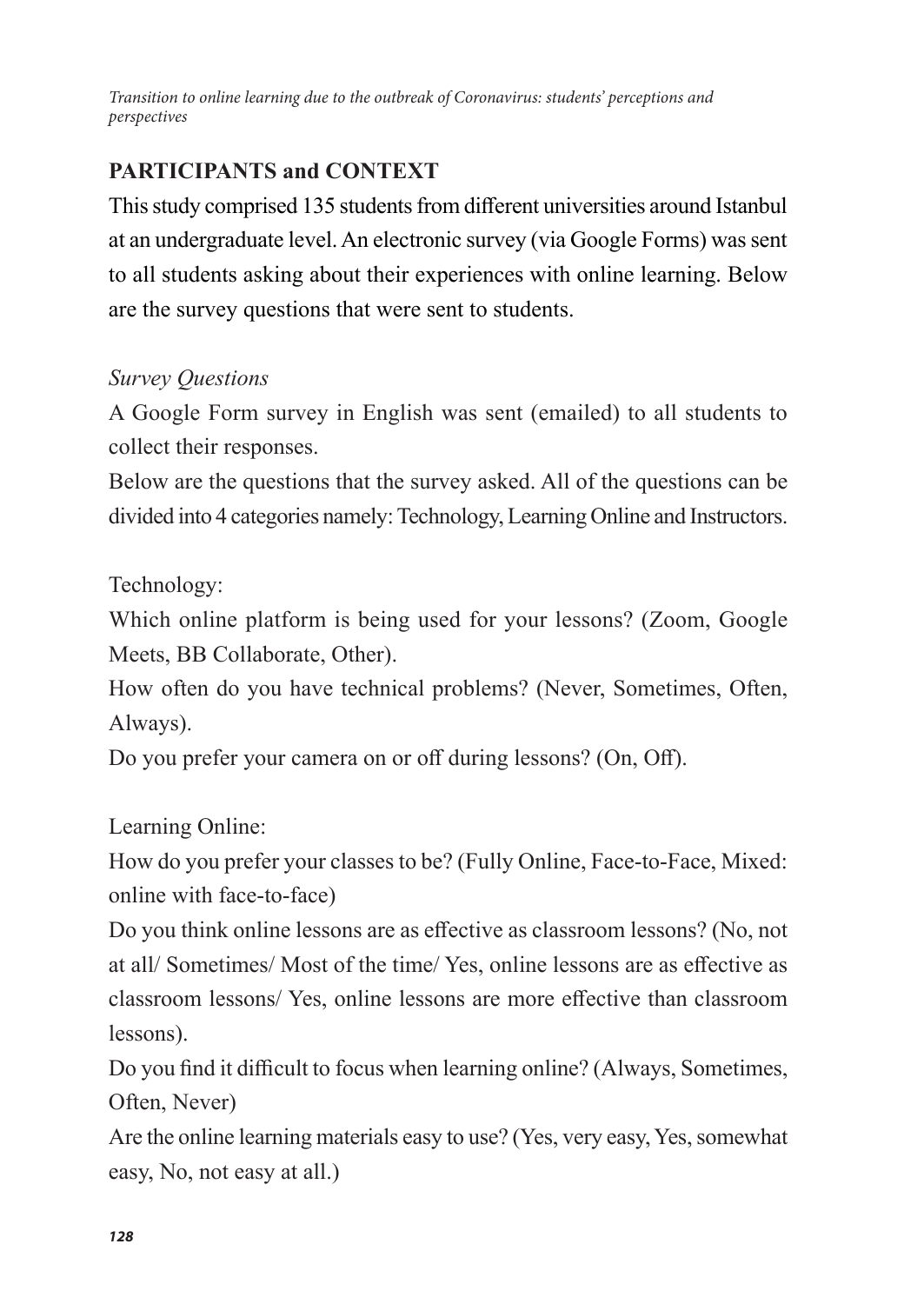Do you agree that exams online are easier than exams in the classroom? (Yes, No, I don't know).

What do you think is the biggest advantage of learning online? (Open ended) What do you think is the biggest disadvantage of learning online? (Open ended)

### Instructors:

Are you getting the right amount of communication and support from your instructor(s)? (Yes, No).

Do you find it easy to understand your instructor during the lessons online? (Yes very easy, Yes, fairly easy, No, not easy at all).

## **RESULTS**

This section presents the results of the survey.

## *Question 1: Which online platform is being used for your lessons?*

The options to this question included the following commonly used online platforms: Zoom, Google Meet, BB Collaborate and Other. The results reveal that Zoom is by far the most popular online tool currently being used to facilitate remote learning (58.5% or 79 respondents chose this). 30.4% (41) of the responses were given to "Other". BB Collaborate was cited by 8.1% (11) respondents, while Google Meet was chosen by only 3% (4) of students.

## *Question 2: How often do you have technical problems?*

The majority of students 67.4% (91) said that they sometimes experience technical problems. A further 18.5% of the respondents (25) reported that they never have these problems. 11.9 % of those surveyed (16) said that they often have such problems, and a mere 2.2% (3 students) expressed that technical issues are always a problem for them.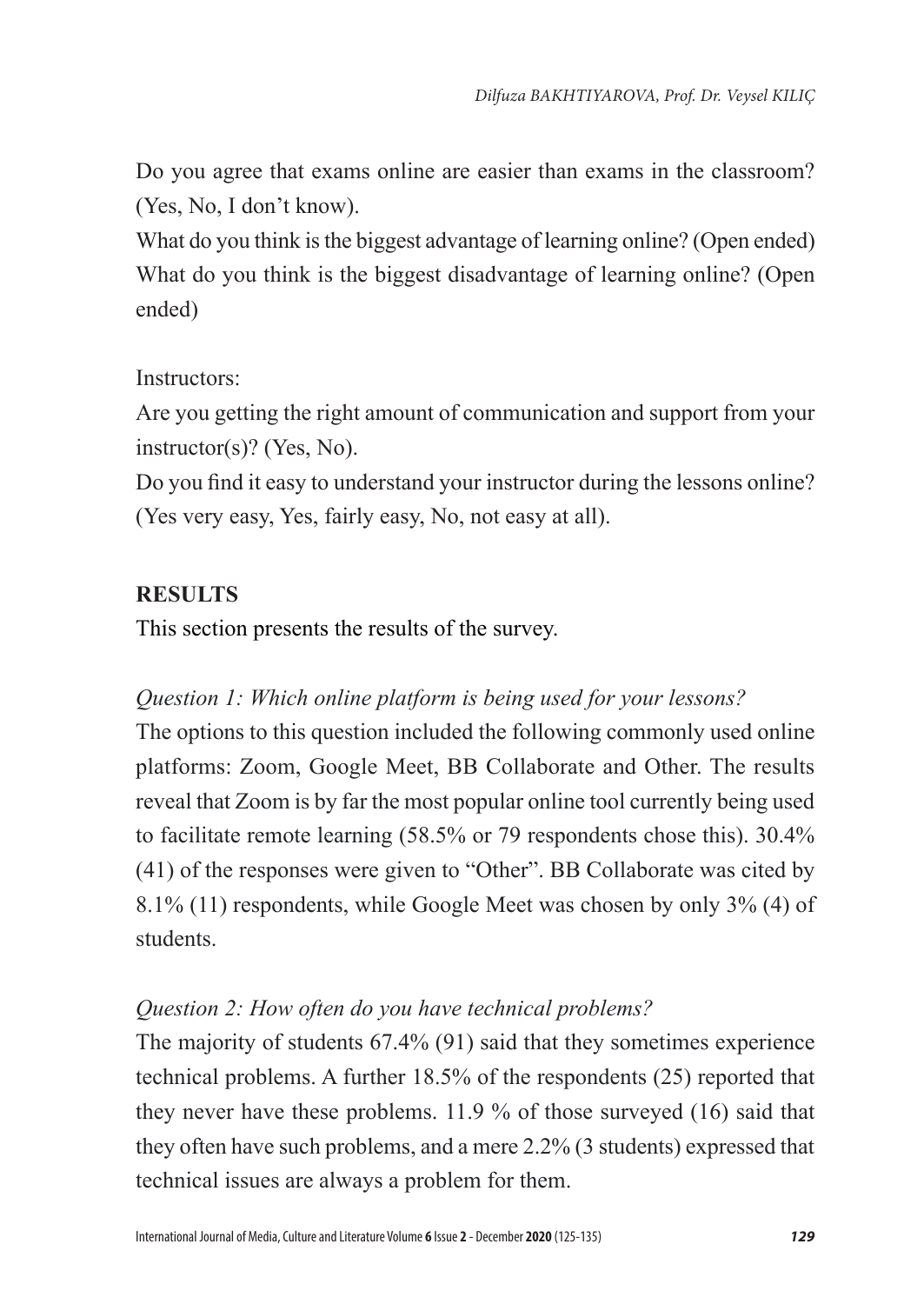*Question 3: Do you prefer your camera "on" or "off" during lessons?* The vast majority of the votes 71.9% (97) were given to the "camera off" option, with 28.1% (38) to "camera on".

#### *Option 4: How do you prefer your classes to be?*

This question offered three alternatives: fully online, face-to-face or a mixed (online with face-to-face) mode. The results were mixed. 42.2% of those surveyed (57) opted for a face-to-face option, with 34.1% (46) choosing mixed and the rest (23.7%) voting for online only mode.

*Question 5: Do you think online lessons are as effective as classroom lessons?* Just above a third of all respondents (34.8%) found online lessons not at all as effective as classroom lessons. A slightly higher proportion 37% (50) ranked them as sometimes effective, with a further 22.2% (30) saying that online lessons were equally effective to online lessons most of the time. The remaining 5.9% (8) of the students maintained that lessons online are always effective.

#### *Question 6: Do you find it difficult to focus when learning online?*

Again, the most commonly picked option was "sometimes" (54.8% or 74 students). For 18.5% (25) of the respondents staying focused is often a problem. Similarly, 17% (23) said that it is always a problem. 9.6% (13) of those surveyed said that it is never difficult to focus when studying online.

#### *Question 7: Are the online learning materials easy to use?*

For 54.8% (74) of the students surveyed, online materials are somewhat easy to use. However, 39.3% (53) find them very easy to use with only 5.9% (8) stating that using online materials is not easy at all.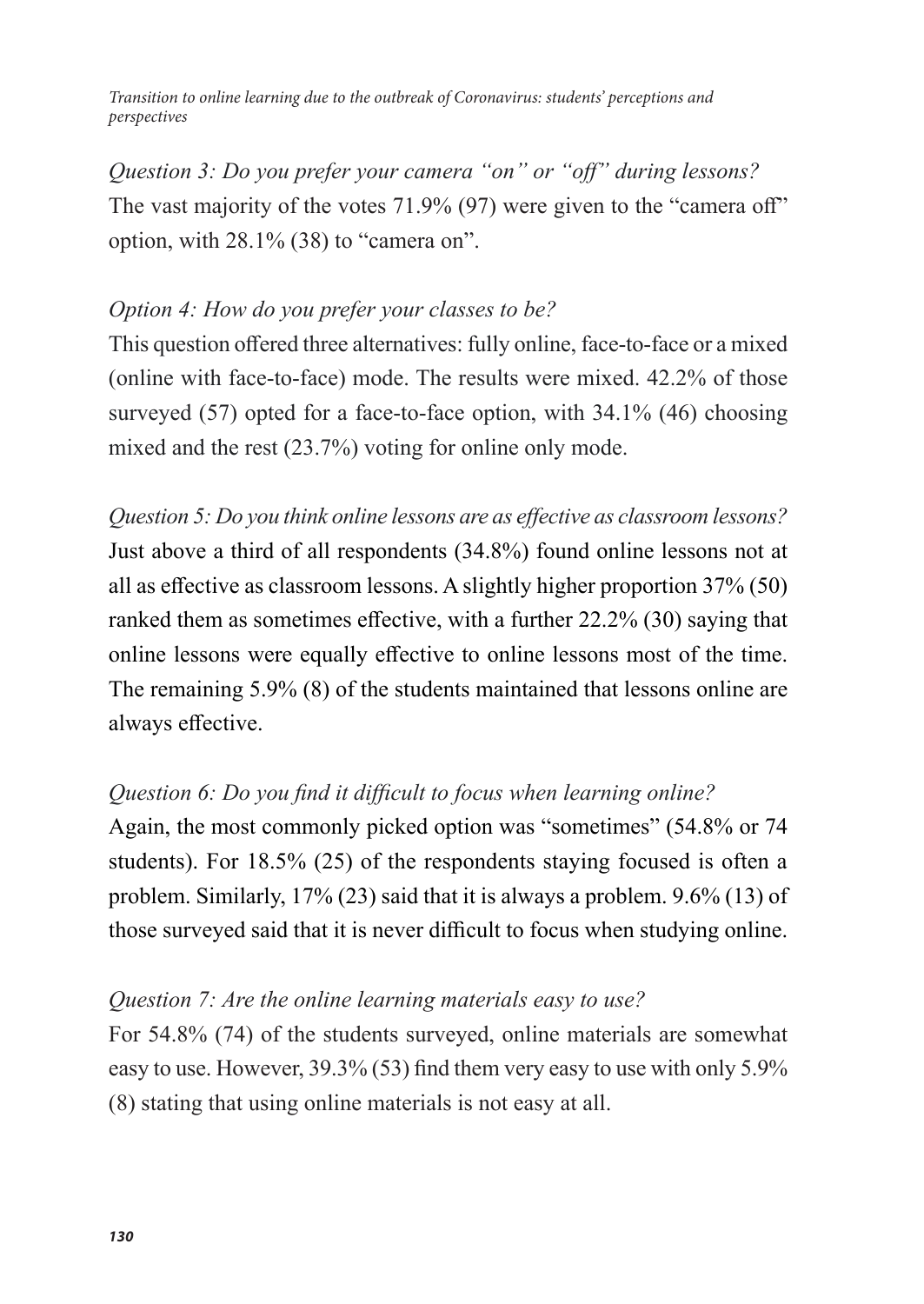*Question 8: Do you agree that exams online are easier than exams in the classroom?*

This question produced mixed results with the biggest proportion (39.3%) of students agreeing with the question (53). 33.3% (45) students disagreed and 27.4% (37) said that they don't know yet.

*Question 9: Do you find it easy to understand your instructor during the lessons online?*

For almost a half of all respondents (48.9%) it's fairly easy, with additional 33.3% (45) for whom it is very easy. 17.8% (24) think that it isn't easy to understand their teacher.

*Question 10: Are you getting the right amount of communication and support from your instructor(s)?*

55.6% of all responses (75) were positive with only 7.4% (10) negative and the remaining 37% (50) neutral.

*Question 11: What do you think is the biggest advantage of learning online?* Given the open-ended nature of this question, the responses varied. However, the most commonly cited advantages related to convenience and flexibility that online learning can provide. Another very popular benefit was its time saving potential. Quite a few of the respondents saw absolutely no advantages of online learning.

Some of the responses included: "easier to concentrate", "no other student disturbs me".

A few other recurring responses were "easier" than face-to-face learning as students experienced "less anxiety", it was "easier to participate" and "easier to communicate"

Other responses were non-recurring and included: "it's a new skill", "I can sleep longer", "safe environment", "it saves our energy because of not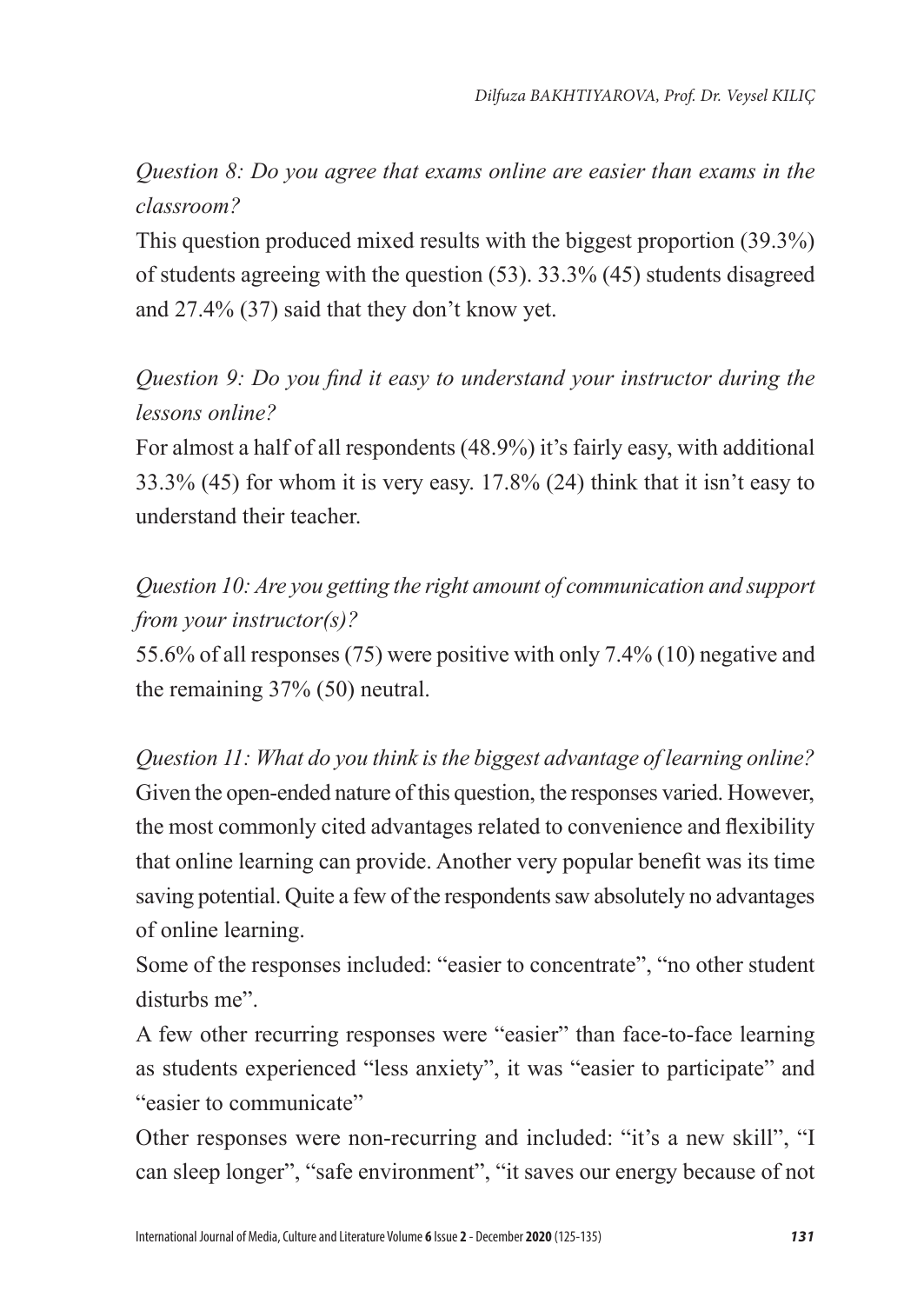going to school".

## *Question 12: What do you think is the biggest disadvantage of learning online?*

This was another open-ended question which yielded various results. The range of answers was extensive as students picked up on many different shortcomings of online learning. Some of the most frequently mentioned ones were related to connectivity issues and other technical problems. Lack of real communication and external distractions and limited interaction were among other common downsides referred to by students.

Instructors' inability to control class appropriately and unpreparedness to use technology resulting in students' time wasted were also mentioned as some of the drawbacks related to online learning.

Other cited disadvantages included: "being at home is boring", "inability to teamwork", "teacher-centeredness", "a lot of homework".

#### **Discussion of Results**

Based on the data gathered it could be concluded that the students who took part in this survey had different experiences with online learning. This is predictable as the participants were all from various universities around Istanbul and were exposed to different teaching methods.

Overall, it can be said that students didn't express strong preference to either online or face-to-face learning. It is obvious that online education, although associated with certain difficulties, has a great potential and if managed appropriately might be as effective as a brick-and-mortar classroom. What's more, it could be inferred from the data that there's a lean away from the physical classroom, as the majority (57.8%) would prefer their studies to be either mixed (online with face-to-face) or fully online.

Flexibility and time-saving factors were cited as the major benefits to studying online. These are crucial given the increased pace of life. With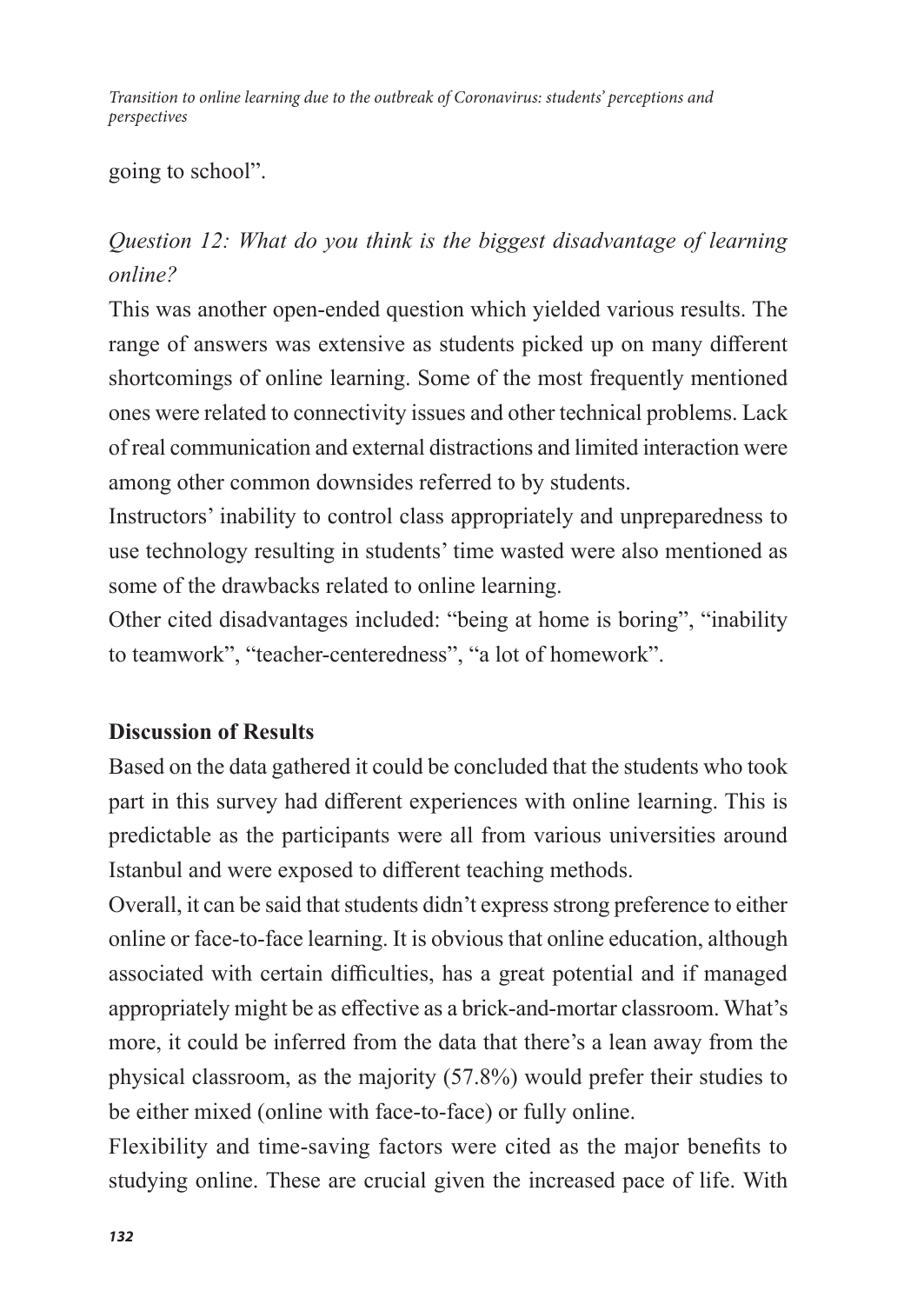online classes, students have an opportunity to fit their learning into their busy schedule and save a great amount of time- the perks which a traditional face-to-face education doesn't offer (Brooks, 2019). Besides, many students maintained that it was easier for them to express themselves, as they didn't feel any pressure neither from their teacher nor from peers.

It's also worth noticing that although lack of real communication was cited as a drawback of studying online, the majority said that they found it easy to understand their instructors. Similarly, just over a half thought that they were receiving enough support from their teachers. What's more, virtually all students said that learning materials were fairly easy to use. This is particularly reassuring giving the fact that for many educators across Istanbul this has also been a new experience. This implies that teachers managed to swiftly transit into a new realm and continue to do their best to provide the most favourable outcome and support to their learners.

Despite the clear advantages, connectivity issues and other technical problems seem to be the major stumbling blocks of online education. It is frustrating to get disconnected or be unable to join a classroom because of poor or unstable connection. This creates additional problems and makes online learning experience unsettling to many students.

In addition, "lack of real interaction" was among recurring dissatisfactions with online learning. This is totally understandable as students suddenly were "forced" to switch into remote learning, which gave them only little time to adjust to the new "classroom". Furthermore, students' frustration aggravated due to the fact that they had to stay at home as a quarantine measure, which contributed to the feeling of loneliness and possible boredom. Had the students had the opportunity to socialize and meet their friends during that time, the "lack of interaction" might have been less frequently reported.

Some other commonly reported problems with learning online were difficulty to concentrate and stay focused. Students often have to stay in front of the screen for several consecutive hours trying to concentrate. This is both mentally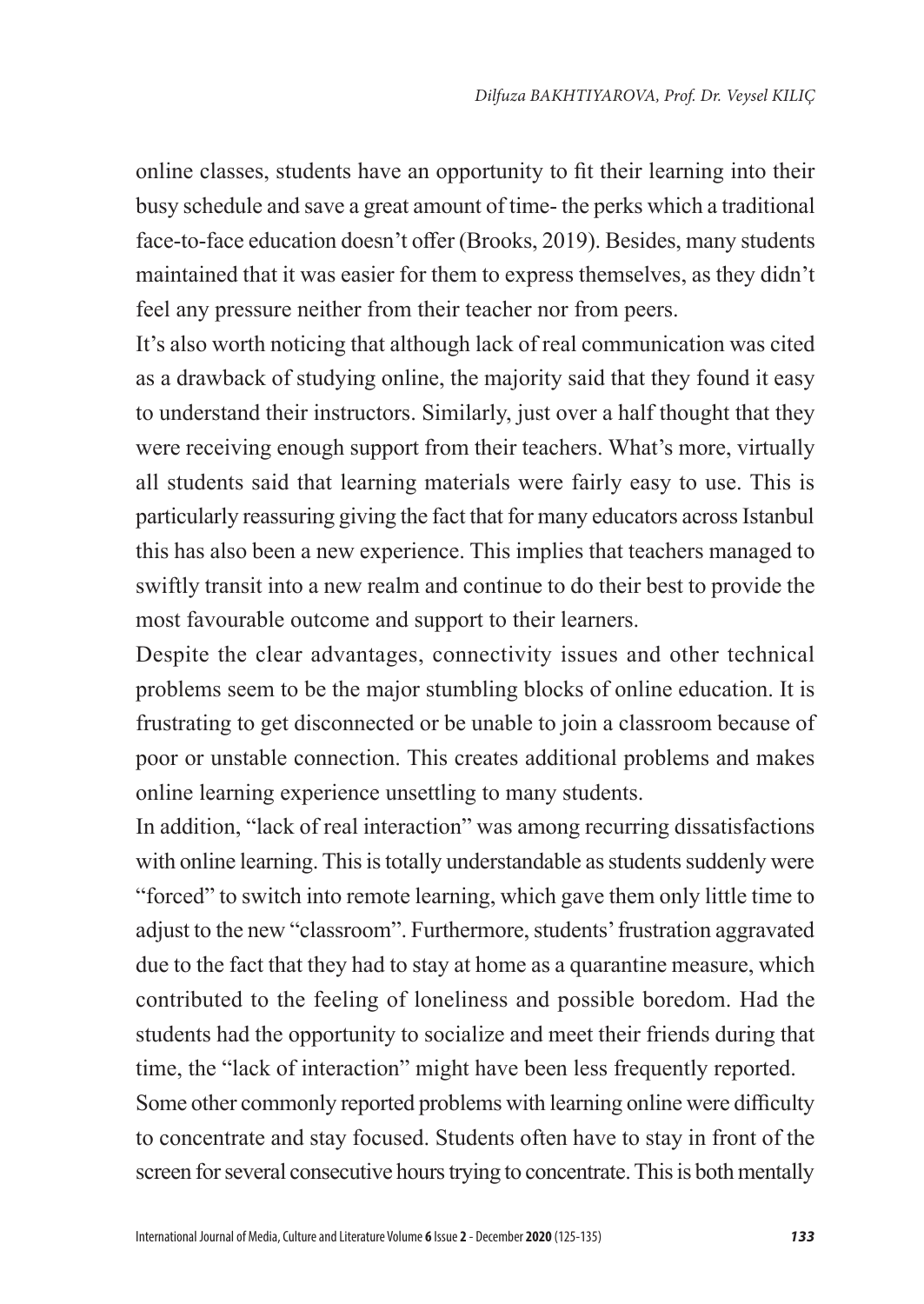and physically tiring resulting in students' level of concentration receding and motivation dwindling. Although it is hard to deny that concentration is a big issue in online learning and that many learners genuinely struggle with it, some students knowingly undermine their potential to stay focused by studying "from bed". "Studying without having to leave the bed" or "eating while studying" were given as some of the positives of online learning. If that is the case, the concentration issues are not surprising.

#### **CONCLUSION**

The outbreak of coronavirus that we are yet to overcome has changed education around the globe dramatically. Online learning isn't always perfect for everyone as it requires a certain degree of self-motivation and autonomy. Inability to manage time and take control of learning won't turn out a positive online experience for anyone. However, one trend is obvious, online education is evolving rapidly and has already reached the turning point when it can challenge the physical classroom by offering greater flexibility and requiring less time investment. This means that further research into e-learning should be our priority. Investing time and money into educational technologies to increase online learning efficiency is definitely worthwhile and the pandemic that we are all living through has proven that.

Present survey has demonstrated that despite developments in technology the very technology remains to be the biggest obstacle. This suggests that improving the Internet technologies have to be our primary priority if our aim is to continue with education online (which is a very likely scenario). On top of that, course designs need to be revisited with the learning material being digitized to better suit online delivery. One more suggestion may be for the teachers to make their students turn their cameras "on" during the sessions, which may alleviate problems related to concentration and lack of participation. Finally, it may be worthwhile to conduct more surveys on students' online experiences when the situation with the COVID-19 stabilizes